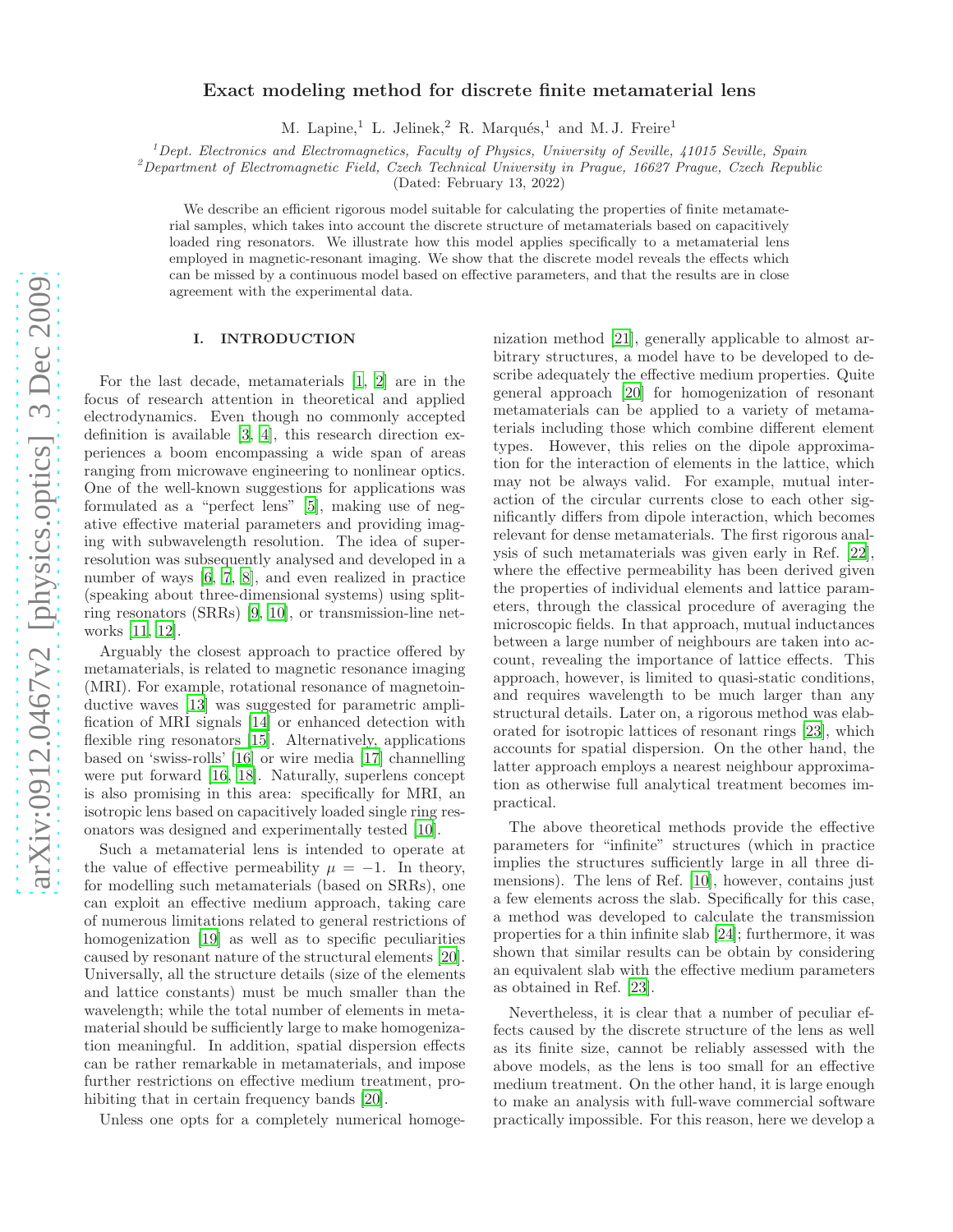finite model to calculate lens properties, which explicitly takes all the structural details into account. The goal of this paper is to describe this modelling approach in detail, and to illustrate that indeed it does reveal some features which are missed by the continuous modelling. We should note, though, that while the model is described in connection to one particular structure, the approach applied here is generally applicable to any realistic SRRbased metamaterial, and therefore is useful for a wide range of applications.

## II. GEOMETRY OF THE PROBLEM

The metamaterial lens described in Ref. [\[10](#page-5-9)] is composed of capacitively loaded rings (CLRs) periodically arranged in an isotropic three-dimensional lattice with the lattice constant  $a = 1.5$  cm. The lens features three planes of 18 by 18 CLRs interlayered with orthogonal segments providing two mutually orthogonal sets of two layers 17 by 18 CLRs each (see Fig. [1](#page-1-0) for clarity), which makes it up to roughly 2200 CLRs. This lens can be optionally extended by an extra 3D-layer, resulting in having four  $18 \times 18$  layers interlaced with the two orthogonal



FIG. 1: Photograph of the quasi-magnetostatic metamaterial lens analysed in this paper.

 $(b)$ (a)

<span id="page-1-1"></span>FIG. 2: (a) Sketch of the CLR resonator; (b) Scheme of the lens with the corresponding coordinate system.

subsystems of 3 by 17 by 18 CLRs, amounting to about 3130 elements. Overall dimensions of the (non-extended) lens are thus  $27 \times 27 \times 3$  cm.

The CLRs themselves (Fig. [2a](#page-1-1)) are made of copper through etching metallic strips on a dielectric board. The mean radius  $r_0$  of the CLRs is 0.49 cm  $(r_0/a = 0.33)$  and the strip width w is  $0.22 \text{ cm } (w/a = 0.15)$ . The CLRs are loaded with lumped non-magnetic 470 pF capacitors. The self-inductance of the CLRs,  $L = \omega_0^2/C = 13.5 \text{ nH}$ , has been obtained from the measured value of the frequency of resonance in free space, equal to 63.28MHz  $(k_0a = 0.02)$ . By measurement of the quality factor of the resonator the resistance has been estimated as  $R = 0.0465$  Ohm, which includes the effects of both the ring and the capacitor.

<span id="page-1-0"></span>We reserve the standard coordinate system  $(x, y, z)$ for discussions on the level of geometry of one ring and their mutual interactions, as relevant for the next section. When referring the overall lens geometry, we define supplementary coordinate system  $(X, Y, Z)$  so that the lens geometrical centre is placed at the coordinate origin, and the Y axis is perpendicular to the lens as slab ("lens axis"), while the long edges of the lens are parallel to X and Z axes (Fig. [2b](#page-1-1)). Note that the coordinate origin is between the rings, and thus the lens is completely symmetric with respect to the coordinate origin, all the axes and all the coordinate planes (in the analysis, we neglect minor asymmetry occurring in the real lens caused by specific assembly details, e.g. resulting from substrate thickness, as these deviations are of the same order as unavoidable production inaccuracy). For the three mutually orthogonal sets of CLRs, we will refer to as X-rings, Y-rings or Z-rings, depending on whether the rings' normals are along  $X, Y$  or  $Z$  axes. The lens, therefore, contains 612 of either X-rings and Z-rings, and 972 Y-rings. We will also introduce a consecutive numbering of all the CLRs with a single index. The so called input and output surfaces of the lens correspond to  $Y = \pm 1.5$  cm, while the theoretical source and image planes are at  $Y = \pm 3.0 \text{ cm}$ .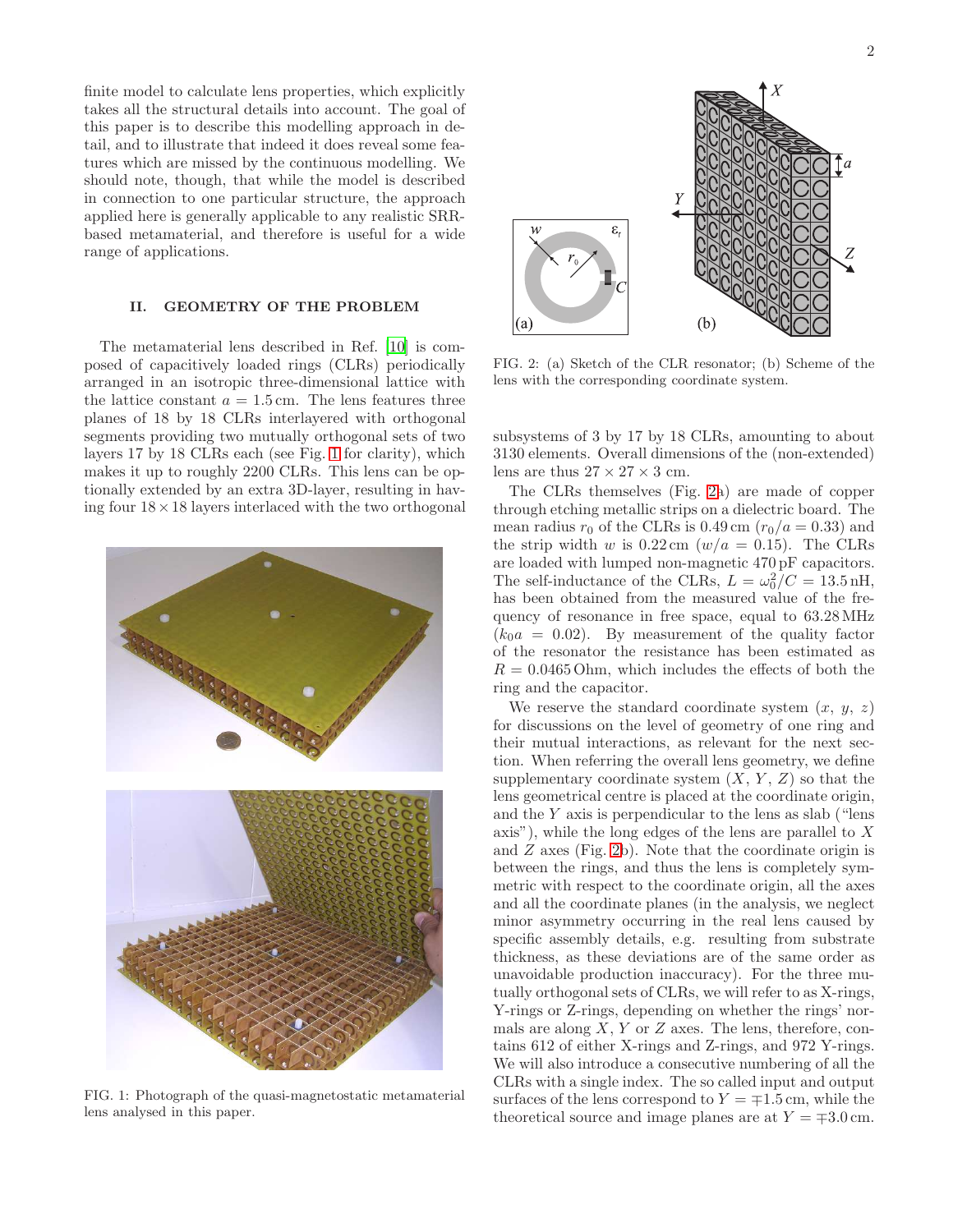### III. THEORETICAL MODEL

For the analysis of the lens response to the external field, we consider an ideal cubic lattice of L–C circuits supporting current. With the time convention as  $I \propto$  $\exp(i\omega t)$ , each of the currents is governed by equation

<span id="page-2-0"></span>
$$
Z_0 I_n = -\mathrm{j}\omega \Phi_n,\tag{1}
$$

where the self-impedance  $Z_0 = (R + j\omega L + 1/(j\omega C))$  is determined by the resistance  $R$ , self-inductance  $L$  and self-capacitance C of the single CLR, while  $\Phi_n$  represents the total magnetic flux through the considered ring which can be written as

<span id="page-2-1"></span>
$$
\Phi_n = \Phi_n^{\text{ext}} + \sum_{m \neq n} \Phi_{nm} = \Phi_n^{\text{ext}} + \sum_{m \neq n} M_{nm} I_m \quad (2)
$$

where  $\Phi_n^{\text{ext}}$  is the magnetic flux from external sources and  $M_{nm}$  are the mutual inductances between the rings n and m. Combining Eq.  $(1)$  and Eq.  $(2)$  we obtain

<span id="page-2-5"></span>
$$
\overline{\mathbf{Z}} \cdot \mathbf{I} = -j\omega \Phi^{\text{ext}} \tag{3}
$$

with  $Z_{nn} = Z_0$ ,  $Z_{nm} = j\omega M_{nm}$ , which is a system of linear equations for unknown currents, provided that the external sources are known.

Mutual inductance between the flat rings (which is the case under consideration) carrying the currents  $I_n$  and  $I_m$ uniform along the ring contour is, most generally [\[25](#page-6-14)],

<span id="page-2-2"></span>
$$
M_{nm} = \frac{\mu}{4\pi I_n I_m} \int\int\limits_{S} \frac{\mathbf{K}_n(\mathbf{r}) \cdot \mathbf{K}_m(\mathbf{r}')}{|\mathbf{r} - \mathbf{r}'|} dS dS' \tag{4}
$$

where  $K$  represent surface current densities; we assume that these follow Maxwellian distribution across the strip,

$$
K_{\varphi}(\rho) = \frac{2I}{w\pi\sqrt{1 - \left(\frac{\rho - r_0}{w/2}\right)^2}}, \int_{r_0 - w/2}^{r_0 + w/2} K_{\varphi} d\rho = I.
$$
\n(5)

Clearly, such integration is not ideally suited for numerical calculation. In the first approximation, mutual inductance between CLRs can be estimated with the one between linear currents (double linear integration along the equivalent ring contour), but for close CLRs this does not give a good precision.

However, a trick is that the result of surface integration according to Eq. [\(4\)](#page-2-2) can be approximated with a good precision through an average mutual inductance between two pairs of circular currents [\[26](#page-6-15)]. This way, each flat ring can be represented by a pair of coaxial circular currents of radii  $r_0 \pm \gamma w/2$ , and the sought mutual inductance is calculated as an average between the four corresponding linear ones:

<span id="page-2-6"></span>
$$
M_{nm} = \left(L_{nm}^{++} + L_{nm}^{--} + L_{nm}^{+-} + L_{nm}^{-+}\right)/4, \tag{6}
$$



<span id="page-2-3"></span>FIG. 3: Geometry of the linear currents for parallel or orthogonal ring orientations, as relevant for mutual inductance calculations.

which essentially decreases calculation time. The value of particular parameter  $\gamma$  depends on the ring geometry, but does not depend remarkably on the relative orientation and distance between the CLRs (within the limits of lens structure). For the particular parameters considered here,  $\gamma \approx 0.7$  was numerically found to give a good match to the precise integration [\(4\)](#page-2-2) (while  $\gamma = 1$  would correspond to the edges of the strip).

To achieve a faster calculation for the "linear" mutual inductance itself, we further note that it can be easily evaluated [\[25\]](#page-6-14) by integrating the vector potential A along the current contour l:

<span id="page-2-4"></span>
$$
L_{nm} = \frac{1}{I_n} \int\limits_{l_m} \mathbf{A}_n \cdot \mathbf{dl}_m, \tag{7}
$$

with vector potential itself having only  $A_{\varphi}$  component (assuming that the source ring is placed at the coordinate origin with the normal along  $z$  axis, see Fig. [3\)](#page-2-3), which can be obtained with the help of elliptic integrals as [\[25](#page-6-14)]

$$
A_{\varphi} = I \frac{\mu_0}{4\pi} \sqrt{\frac{r_0}{\rho}} \left( \frac{\left(2 - \kappa^2\right) \mathcal{K}(\varkappa) - 2\mathcal{E}(\varkappa)}{\varkappa} \right), \quad (8)
$$

with

$$
\varkappa = \sqrt{\frac{4r_0\rho}{(\rho + r_0)^2 + z^2}}
$$

being the argument of complete elliptic integrals

$$
\mathcal{E} = \int_{0}^{\pi/2} \sqrt{1 - \varkappa^2 \sin^2 \theta} \, d\theta, \qquad \mathcal{K} = \int_{0}^{\pi/2} \frac{d\theta}{\sqrt{1 - \varkappa^2 \sin^2 \theta}}.
$$

Given the fact that the fast pre-defined routines for elliptic integrals are available in a number of computational platforms (e.g. Matlab<sup>®</sup>), this effectively reduces double integration to a single one. Thus, finally, only four linear integrals like [\(7\)](#page-2-4) are required to approximate the exact value of a double integration like [\(4\)](#page-2-2).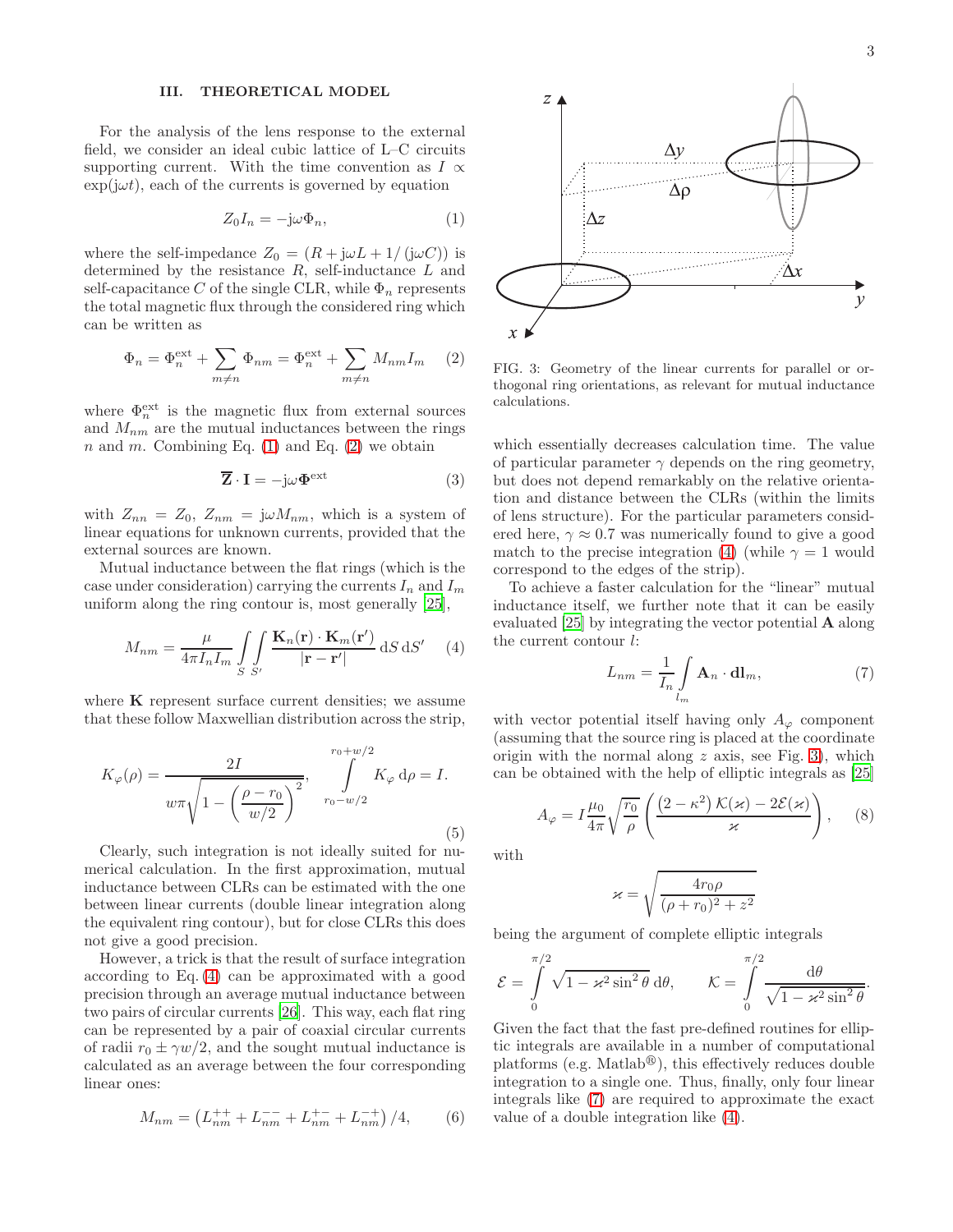## IV. NUMERICAL IMPLEMENTATION

To analyse the response of the lens to an external field source, the key step lies in solving system [\(3\)](#page-2-5). To do so, we need to know the matrix of mutual inductances M. This matrix is only determined by the geometry of the rings arrangement inside the lens and can be calculated once for a given lens geometry, while the impedance matrix  $\overline{Z}$  can be then obtained for all frequencies as shown after [\(3\)](#page-2-5).

For such a lens as described above, having 2196 rings, the matrix contains almost 5 million values, and filling those with a direct calculation would be rather timeconsuming even with a simplified integration described in the previous section. However, obvious reciprocity  $(M_{nm} = M_{mn})$  and symmetry properties of the lens allow for a great simplification of matrix filling. Indeed, the lens is symmetric with respect to  $X, Y$  and  $Z$  axes as well as to  $XY$ ,  $YZ$  and  $ZX$  planes. This implies, in particular, that the mutual inductances between X-rings and Y-rings are all the same as between Z-rings and Yrings. Furthermore, as all the rings are identical, inductance between them is only determined by their mutual orientation and spatial offsets  $\Delta x$ ,  $\Delta y$ ,  $\Delta z$  (see Fig. [3\)](#page-2-3), and for parallel rings even  $\Delta x$  is equivalent to  $\Delta y$ . Explicitly, integration for the mutual inductances between the parallel rings is performed according to

$$
L^{P}(\Delta b, \Delta z) = \int_{0}^{2\pi} A_{\varphi} \frac{r_{2}(r_{2} + \Delta b \cos \alpha)}{\Delta \rho} d\alpha, \qquad (9)
$$

$$
\Delta \rho = \sqrt{r_{2}^{2} + (\Delta b)^{2} + 2r_{2} \Delta b \cos \alpha},
$$

$$
\varkappa^{2} = \frac{4r_{1} \Delta \rho}{(\Delta \rho + r_{1})^{2} + (\Delta z)^{2}}
$$

where  $\Delta b = \sqrt{(\Delta x)^2 + (\Delta y)^2}$ ; and for the rings with orthogonal mutual orientation

$$
L^{O}(\Delta x, \Delta y, \Delta z) = \int_{0}^{2\pi} A_{\varphi} \frac{r_2 \Delta y \cos \alpha}{\Delta \rho} d\alpha,
$$
 (10)  

$$
\Delta \rho = \sqrt{(\Delta x - r_2 \sin \alpha)^2 + (\Delta y)^2},
$$
  

$$
\varkappa^2 = \frac{4r_1 \Delta \rho}{(\Delta \rho + r_1)^2 + (\Delta z - r_2 \cos \alpha)^2}.
$$

In the above equations, we imply a general case that the radii of the two rings  $(r_1 \text{ and } r_2)$  can be different.

Thus, a number of ring pairs within the lens share the same value of mutual inductance, so it is only necessary to calculate a full set of non-equivalent mutuals and then assign those values depending on the mutual offsets. With the particular lens considered here, there are only 1924 independent inductances for the parallel ring orientation, and 1668 for the orthogonal one, so the total number of calculations  $(6)$  is  $3592$  — orders of magnitude smaller than the number of matrix elements. This way,

the entire matrix can be filled in a matter of seconds on an ordinary PC.

Another preliminary step is to determine the external flux  $\Phi^{\text{ext}}$  imposed to each ring by a given source. For a homogeneous field or a plane wave excitation, calculation is straightforward with the known coordinates of each ring:

$$
\Phi_n^{\text{ext}} = \pi r_0^2 \, \mathbf{B}_n \cdot \mathbf{n},\tag{11}
$$

where **n** is a ring normal while magnetic field  $\mathbf{B}_n$  can be evaluated at the ring centre as the field variation across the ring is negligible.

In practice, the lens is typically used along with excitation / measuring coils employed in MRI practice. In that case, instead of calculating the field produced by a coil over each ring (which is further complicated as this field is not uniform across the ring), it is much easier to obtain the flux directly

$$
\Phi_n^{\text{ext}} = M_n^{\text{c}} I^{\text{c}} \tag{12}
$$



<span id="page-3-0"></span>FIG. 4: Frequency dependence of the real (a) and imaginary (b) parts of the impedance measured by a 3-inch coil placed at the image plane  $(Y = -3 \text{ cm})$ .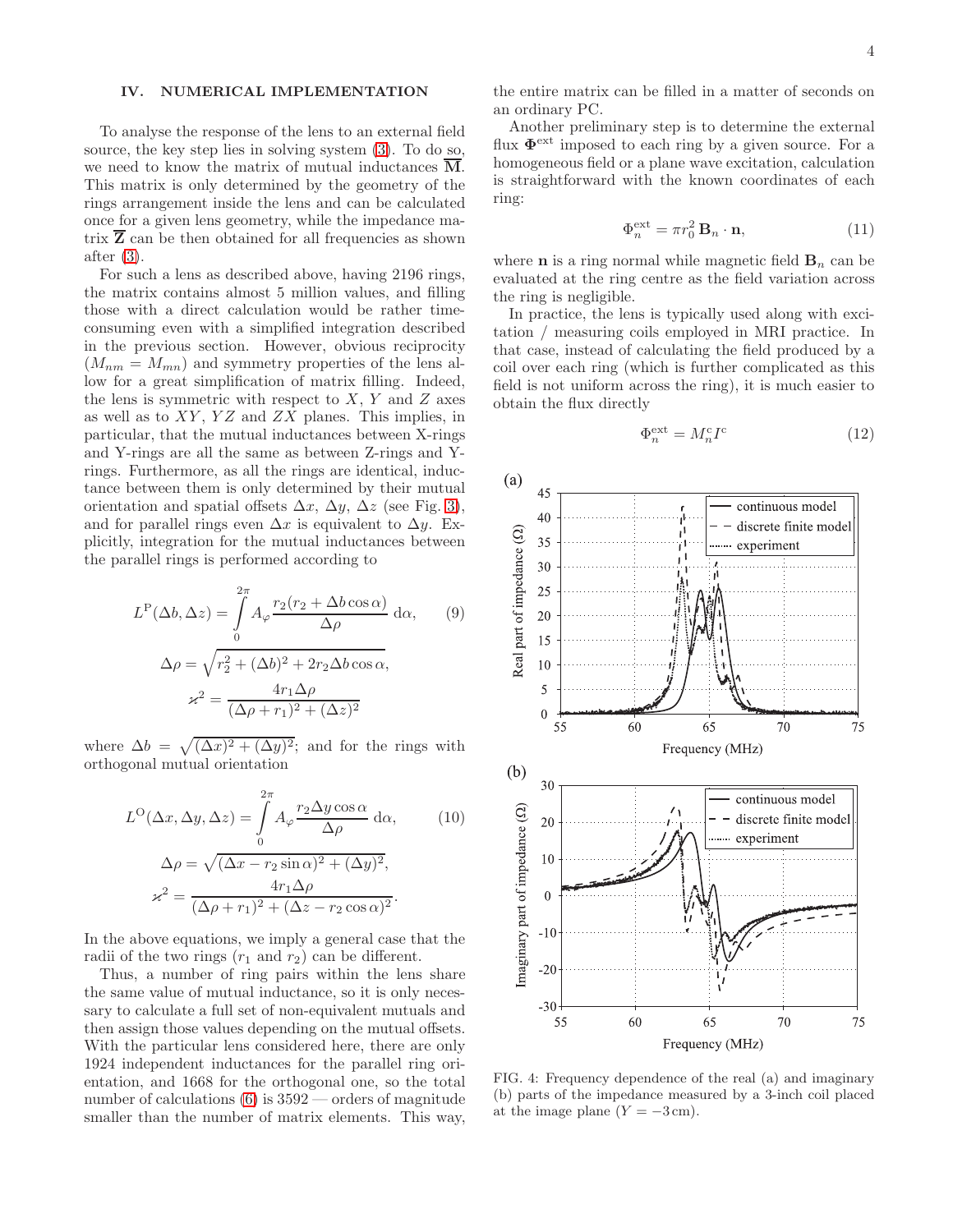in terms of mutual inductance  $M_n^c$  between the coil and each ring, which can be calculated with the same method as the one between the rings. Above,  $I^c \equiv I_{N+1}$  is the total current induced in the coil by the external voltage source as well as by the lens. Imposing a given voltage  $V_c$  to the coil with the self-impedance  $Z_c$ , we can include the coil mutual impedances into system [\(3\)](#page-2-5), modified as

$$
\overline{\mathbf{Z}} \cdot \mathbf{I} = \mathbf{V} \tag{13}
$$

$$
Z_{nn} = \begin{cases} Z_0 & Z_{nm} = \begin{cases} j\omega M_{nm} & \text{for} \quad 1 \leqslant n \leqslant N \\ Z_c & \text{for} \quad n = N + 1 \end{cases} \end{cases}
$$

with  $V_n = V_c \delta_{n,N}$  and N being the total number of rings in the lens. Clearly, additional coils, if necessary, can be included by extending the matrix system in an analogous way.

After the above procedures, it is finally possible to solve the systems [\(3\)](#page-2-5) or [\(13\)](#page-4-0) obtaining currents  $I_n$  in each ring for any given excitation. With these known, it is further possible to calculate any desired response of the lens, such as magnetic field produced by the lens (using standard Biot-Savart expressions) or impedance as measured by the MRI coil,

<span id="page-4-1"></span>
$$
Z^{\text{coil}} = \sum_{n=1}^{N} j\omega M_n^{\text{c}} \frac{I_n}{I^{\text{c}}}.
$$
 (14)

#### V. RESULTS AND DISCUSSION

Armed with the above precise method, we can have a detailed look into lens features and response to various external field sources. In previous work [\[24\]](#page-6-13) it was concluded that the accurate model, developed for an 2Dinfinite slab with the same structure and thickness as the real lens, is capable of predicting the observations made in connection to lens use in MRI practice. In a typical setup, a coil of 3 inch in diameter is placed parallel to the lens interface at the source plane,  $Y = -3$  cm (that is, at a distance 1.5 cm, equal to one half of the lens thickness from the lens surface). The super-lens behaviour implies that the magnetic field produced by the coil, is then reproduced in the space behind the image plane  $(Y = 3 \text{ cm})$ , as if the coil itself were present in place of the image.

A straightforward example to test the developed model and to compare it with practice as well as with earlier models, is to evaluate the impedance as measured by a coil in front of the lens, depending on frequency. In the discrete model, it is given by Eq. [\(14\)](#page-4-1), while with the continuous model (for an infinite homogeneous slab with an appropriate effective permeability [\[23\]](#page-6-12)) it can be numerically calculated as

$$
Z^{\text{coil}} = -\frac{1}{I^{\text{c}}} \text{ Re} \int_{\text{coil}} \mathbf{E}^{\text{r}} \cdot \mathbf{dl}^{\text{c}},\tag{15}
$$



<span id="page-4-2"></span><span id="page-4-0"></span>FIG. 5: Axial component  $H_Y$  of the total magnetic field observed behind the lens surface along the lens axis (1) or along the parallel line  $(2)$  slightly displaced in X and Z direction so that it passes through the centre of one ring (see the inset for the labels of the axes). Comparison between the two models when the lens is excited by 3-inch coil, centred with respect to the lens axis and placed at  $Y = -1.5$  cm.

where  $\mathbf{E}^{\text{r}}$  is electric field reflected by the lens. The two modelling results are compared in Fig. [4](#page-3-0) along with the experimental data. Although there is no exact quantitative matching to the measured data, it is clear that the frequency dependence provided by the discrete model is closer to experiment than that of the continuous calculation. On the other hand, we can conclude that the latter already provides qualitatively suitable picture, predicting an overall pattern of the impedance frequency dependence.

With both the continuous model [\[24](#page-6-13)] and the model developed above, it is easy to obtain the axial magnetic field  $H_Y$  behind the lens for a given excitation. Comparison between the predictions of the two models is shown in Fig. [5.](#page-4-2) One can see that at distances smaller than about one lattice constant  $(a = 1.5 \text{ cm})$ ,  $H_Y$  is essentially inhomogeneous as the near-field of the individual rings dominates, so that the total field is quite different whether traced along the lens axis (which passes between the rings) or along a line that passes through a ring centre, while both are remarkably different from the continuous model. This is an obvious consequence of the discrete lens structure, which cannot be revealed by a homogenized model but is apparent in practice. At distances larger than approximately one lattice constant (1.5 cm), the field observed along the two axes converge, and are qualitatively similar to the continuous model with a fair numerical agreement (see Fig. [5\)](#page-4-2).

Another peculiarity arising from the discrete structure is related to the spatial resolution of the lens in the  $X-Z$ plane. Evidently, a lens cannot resolve any details which are separated by distances of the order of lattice constant. To identify the actual limitation, we test the magnetic field distributions originating from using the coils of var-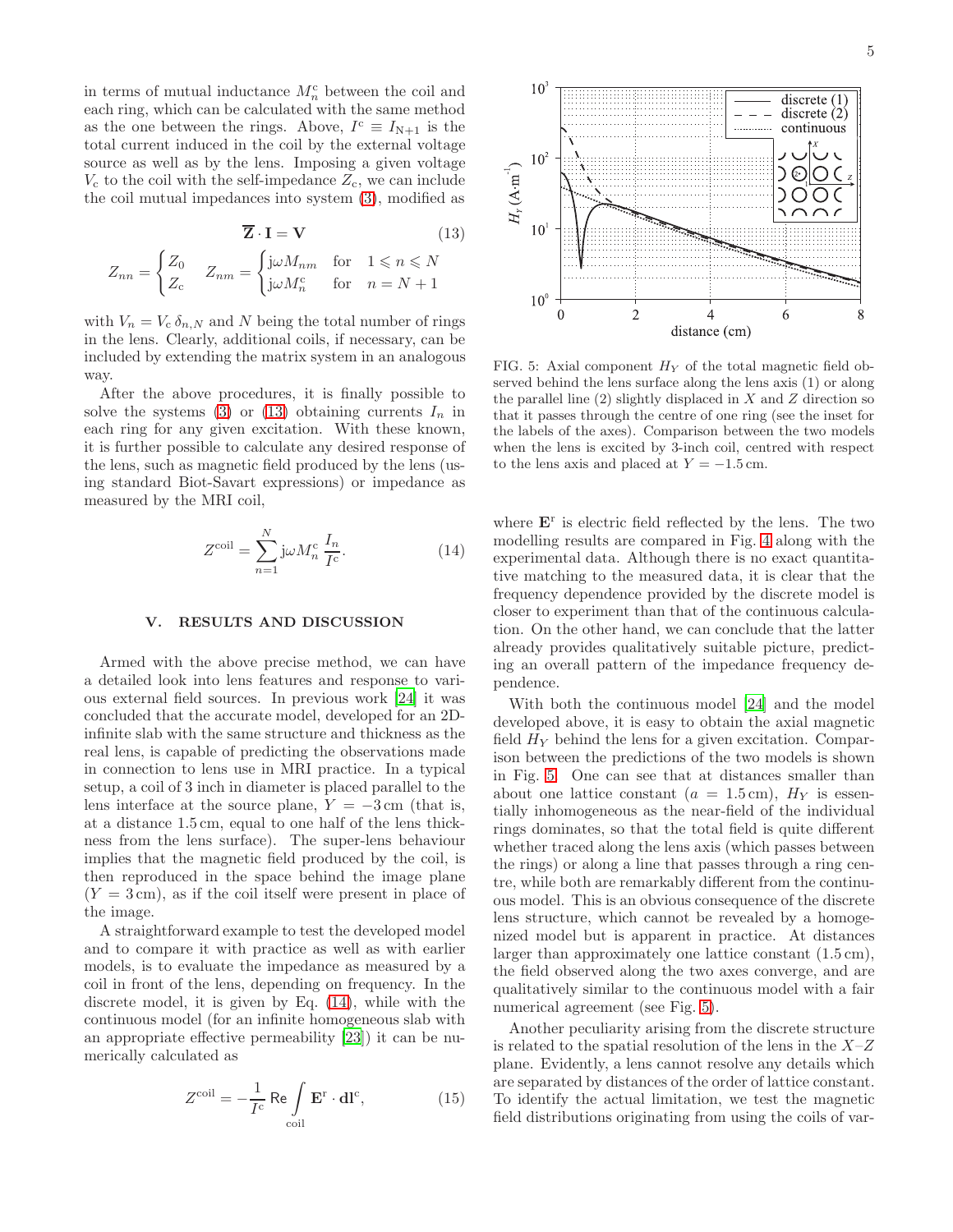

<span id="page-5-10"></span>FIG. 6: Axial component  $H_Y$  of the magnetic field observed behind the lens surface. Horizontal axis corresponds to the lens surface (parallel to  $X-Z$  plane), while the vertical one is normal to the lens  $(Y)$ . Only one half of the symmetrical field spatial distribution is presented; normalized magnitudes are shown in logarithmic scale between 10 (white) and 0.1 (black) A/m. Excitation with coils of different radii (0.5 cm, 1.5 cm, 3 cm and 4.5 cm), centred with respect to the lens axis and positioned at  $Y = -1.5$  cm.

ious small radii (Fig. [6\)](#page-5-10). For excitations with a coil of the ring size, the entire lens is dominated by standing magnetoinductive waves [\[27\]](#page-6-16), and the field pattern does not suggest any hints for resolving the source (Fig. [6a](#page-5-10)). Indeed, practically the same field pattern is observed with a three times larger coil, two lattice constants in diameter (Fig. [6b](#page-5-10)). With a still larger coil, encompassing four lattice constants, one may argue that the pattern starts to clarify (Fig. [6c](#page-5-10)), though still it cannot be reliably used to

assess the source location and size. A reasonable picture is obtained for a 4.5 cm coil radius, where the field farther than the image plane looks as expected with super-lens performance (Fig. [6d](#page-5-10)). We can therefore conclude that spatial resolution of the discrete lens can be assumed to be of the order of 5 lattice constants. This observation is in good agreement with the general concerns regarding the lattice effects in metamaterials [\[22](#page-6-11)].

With the above examples, we clearly demonstrate that the exact model described in this paper, is suitable for a reliable description of the metamaterial lens, and makes it possible to predict specific observations which might be missed by a continuous model.

Certainly, the above methodology is not restricted to the particular lens geometry and can be perfectly used for any metamaterials designed with CLRs or SRRs, whether isotropic or anisotropic, and also arbitrarily small in size. The only limitation is that for very large number of elements, numerical evaluation on conventional computers may fail, specifically as far as allocating space for huge impedance matrices, and inverting these, is concerned. However, in metamaterial research it rarely comes to samples that large, and, on the other hand, when it comes, then there are good reasons to expect that continuous models will work sufficiently fine.

In contrary, for small metamaterials typically considered for practical use, modelling this way provides an invaluable insight into their properties and leads to reliable predictions.

#### Acknowledgments

This work has been supported by the Spanish Ministerio de Educación y Ciencia and European Union FEDER funds (projects TEC2007-65376, TEC2007-68013-C02-  $01$ , and CSD2008-00066), by Junta de Andalucía (project TIC-253), and by Czech Grant Agency (project no. 102/09/0314).

- <span id="page-5-0"></span>[1] Solymar, L., and Shamonina, E., 'Waves in Metamaterials' (Oxford University Press, 2009).
- <span id="page-5-1"></span>[2] Marqués, R., Martín, F., and Sorolla, M., 'Metamaterials with negative parameters' (Wiley, 2008).
- <span id="page-5-2"></span>[3] Lapine M., and Tretyakov, S., 'Contemporary notes on metamaterials', IET Microwaves Antennas & Propagation, 2007, 1, pp. 3–11.
- <span id="page-5-3"></span>[4] Sihvola, A., 'Metamaterials in electromagnetics', Metamaterials, 2007, 1, pp. 2–11.
- <span id="page-5-4"></span>[5] Pendry, J.B.: 'Negative refraction makes a perfect lens', Phys. Rev. Lett., 2000, 85, pp. 3966-3969.
- <span id="page-5-5"></span>[6] Shamonina, E., Kalinin, V.A., Ringhofer, K.H., and Solymar, L.: 'Imaging, compression and Poynting vector streamlines for negative permittivity materials', Electron. Lett., 2001, 37 (20), pp. 1243-1244.
- <span id="page-5-6"></span>[7] Maslovski, S., Tretyakov, S., and Alitalo, P.: 'Near-field enhancement and imaging in double planar polaritonresonant structures', J. Appl. Phys., 2004,  $96$  (3), pp. 1293–1300.
- <span id="page-5-7"></span>[8] Mesa, F., Freire, M.J., Marqués, R., and Baena, J.D.: 'Three-dimensional superresolution in metamaterial slab lenses: Experiment and theory', Phys. Rev. B, 2005, 72, 235117.
- <span id="page-5-8"></span>[9] Freire, M.J., and Marqués, R.: 'Planar magnetoinductive lens for three-dimensional subwavelength imaging', Appl. Phys. Lett., 2005, 86, 182505.
- <span id="page-5-9"></span>[10] Freire, M. J., R. Marqués, and L. Jelinek, "Experimental demonstration of a  $\mu = -1$  metamaterial lens for magnetic resonance imaging", Appl. Phys. Lett., 2008, 93, 231108.